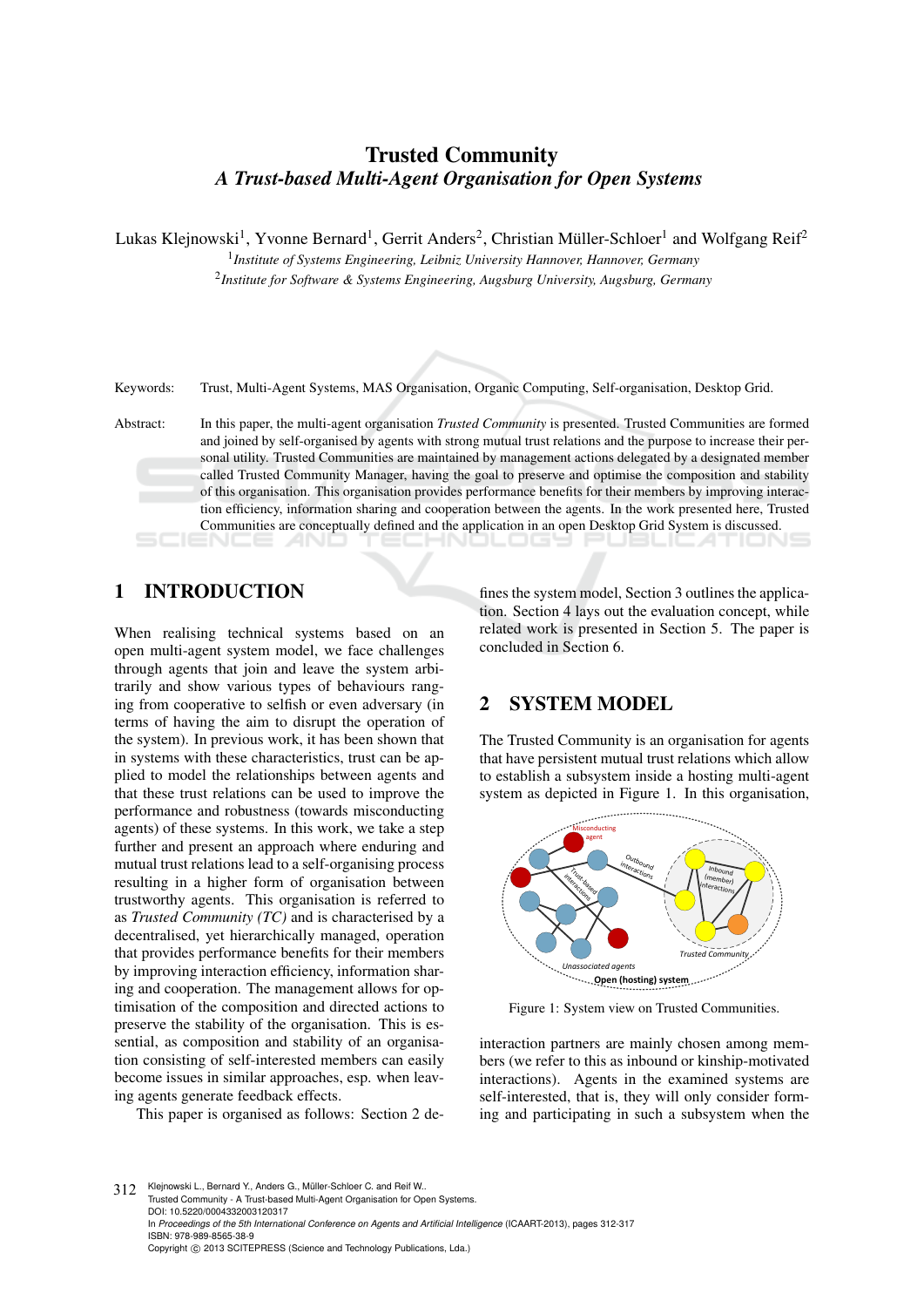benefit provided is measurably higher than in an unassociated state (ignoring or being unable to join an existent Trusted Community). A TC thus does not postulate an explicit group goal, as for example a coalition. To apply a TC in a hosting system, the following requirements have to be met: The system needs to be open, i.e. agents can join and leave at will. All agents commit to using some standardised mechanics (production engine) of the (technical) hosting system. The respective performance is measurable via a globally defined utility function for an agent *i* of the form  $U_i(r_i, c_i)$ , contrasting a reward function  $r_i$  with a function  $c_i$  quantifying the cost to reach the reward. The hosting system provides methods to discern trustworthy from untrustworthy agents through interactions, assigning trust values to each agent and providing reputation information. The following design pattern depicted in Figure 2 formalises the requirements on the underlying agent model:



Figure 2: Trusted Community design pattern.

As shown here, a TC is composed of at least 2 member agents of which exactly one is the TC Manager. The agents are able to assign direct trust values to each other based on the outcomes of their interactions and by contacting a reputation provider, they make these trust values available to other known agents. The reputation provider is not further specified (central entity or realised as broadcast to other agents to retrieve direct trust values), but the TC itself is also a reputation provider meaning that members can share a TC wide reputation.

#### 2.1 Trusted Community Lifecycle

Trusted Communities are formed self-organised by unassociated agents in a hosting systems. Regarding TCs, this system can be in one of the following three phases depicted in Figure 3:

*Pre-organisation Phase.* The system is in a phase where all agents are unassociated and no organisation exists. The agents have to apply safety measures because of uncertainty about other agents' behaviour and constantly rate their interactions according to the trust mechanics of the system. With time passing, trustworthy agents develop mutual trust relations. At



Figure 3: Trusted Community lifecycle and composition.

this time they consider forming a Trusted Community in hope to improve their utility. This decision is based on an analysis of their current utility *U<sup>i</sup>* and the expected utility *predictUtility* $(i,TC<sub>i</sub>)$  when being a member of the TC *j*, formalised by formation criteria. Mutual trust alone does not initiate TC formation, as this would force the formation of TCs per design. Instead we want to apply TCs only when beneficial (increase in  $U_i$ ) and adaptive towards the hosting system state. When a critical number of agents decide to initiate the formation process, the next phase is reached.

*TC Formation Phase.* The formation phase is characterised by negotiations of the potential members about membership of additional agents. This is necessary as not all agents have had the same interaction partners. Finally, in this phase the manager of the TC is elected, starting the maintenance phase.

*TC Maintenance Phase.* This is the main phase in the TC lifecycle. Here, the TC is already assembled, having a TC manager that can assign roles to members and release norms, as well as agents that actively work together in an organised fashion. As the agents joined in order to improve their utility  $U_i$ , they execute periodic checks that are related to the initial analysis *predictUtility* $(i,TC<sub>i</sub>)$  in the pre-organisation phase (but can be performed with more information at hand). If members discover that their utility *U<sup>i</sup>* did not improve (comparing to their utility when being unassociated), they leave the TC. If a critical number of members leave, the dissolution of the organisation is initiated and the pre-organisation phase restored.

Apart from the members of the Trusted Community, the unassociated agents continue to interact with each other and with the TC members (constrained by interaction rules of the TC). These agents may then reach a state where they find joining the TC beneficial, as well as acceptable from the point of view of the TC. As we are considering a dynamic system, the threshold to joining a TC can be reached at different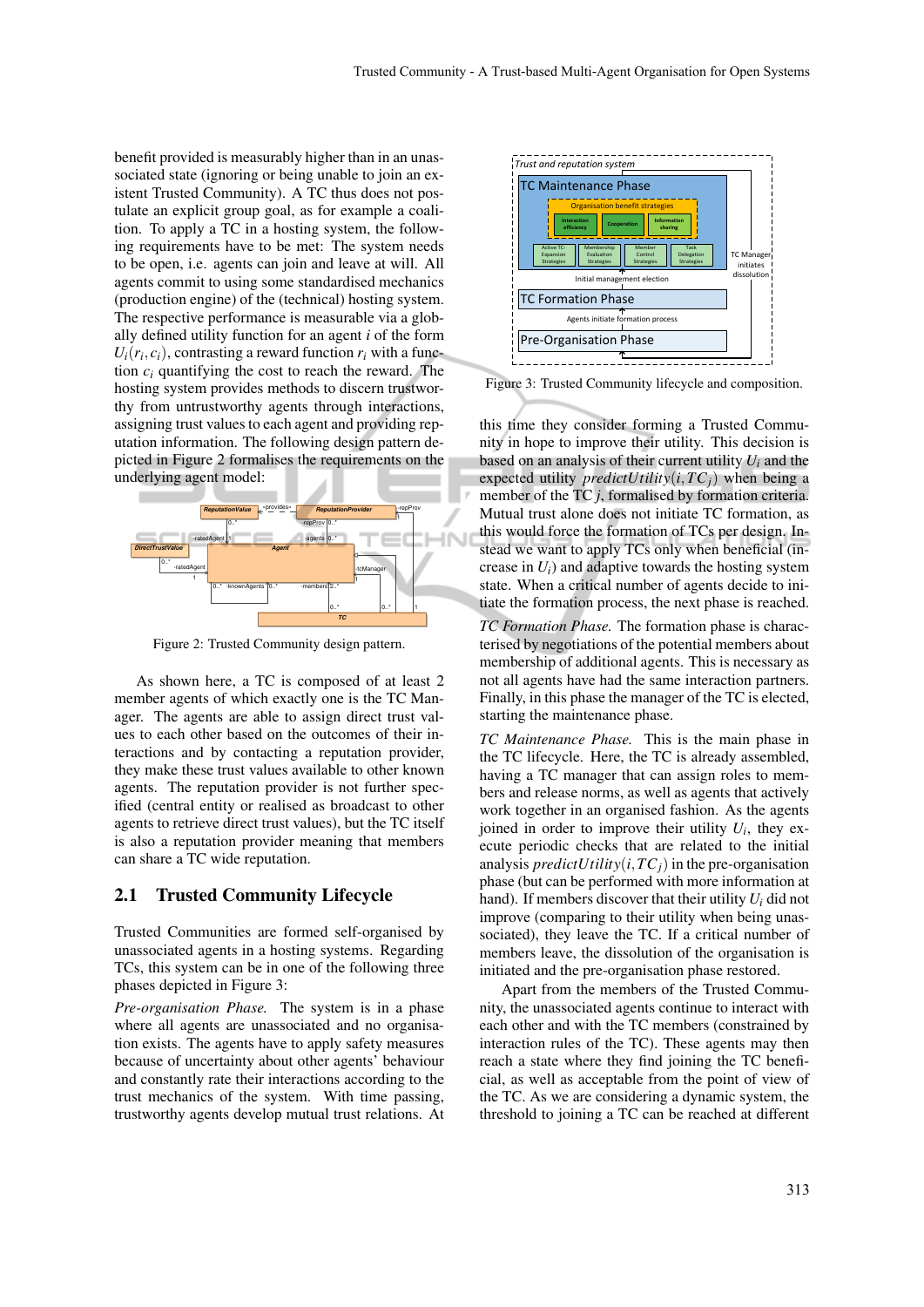phases of the system: Consider for example an agent joining late and thus having no trust relations to the initial members of the TC, thus being unable to be an initial member itself.

These mechanics are referred to as lifecycle of the Trusted Community as we have transitions from the maintenance phase where a TC exists, to the preorganisation phase. In this phase, another TC can form if the trust requirements and formation criteria are met again by agents. A TC thus emerges dependent on significant criteria and the state of the hosting system. In the following, we focus on the operation of a TC in the maintenance phase.

#### 2.2 Organisation Benefit Strategies

Forming/joining a Trusted Community is an act of self-interest for agents because TCs provide benefits that increase the utility  $U_i$  of member agents. Obviously, the nature of these benefits depends on the underlying application: Still, member agents have the same utility definition  $U_i$  as unassociated agents, benefits must therefore be directed at improving the exact interactions that unassociated agents have, increasing the same reward function  $r_i$ . Despite their applicationdependency, we can affirm that the organisation benefit strategies are part of the following classes:

*Interaction Efficiency.* Interactions that are executable within the hosting system but profit from being executed between agents with high mutual trust, thus TC members. This refers mainly to subadditive costs or superadditive benefit interactions. Consider for example the search for a suited interaction partner, or the execution of interactions without the necessity to apply additional safety measures.

*Cooperation.* This class represents strategies that cannot be executed in an environment with uncertainty about the trustworthiness of the involved interaction partners, because of safety considerations. Hence, strategies here are exclusive to member agents. Examples are the delegation of the execution of fundamental tasks to a central entity (e.g. the TC Manager) or the cooperative detection of collusion (relying on the absence of colluding agents in the composition).

*Information Sharing.* In general, sharing information is necessary in order to perform other organisation benefit strategies. Additionally, agents will not share certain information in the hosting system when the trustworthiness of the recipient is in doubt. The TC provides a structure where this information can be shared and processed safely and in scale (among TC members). An example of sensitive information, with access restricted to members, are personal observations (local world model) which could be abused by

untrustworthy agents.

By providing adequate organisation benefit strategies, the additional overhead of being a member of a TC (contributing to  $c_i$ ) is marginalised and the formation of a TC a worthwhile goal for selfinterested agents. In the following, the Trusted Community Manager is described and the mechanics of the Trusted Community (which produce the overhead) are detailed.

#### 2.3 Trusted Community Manager

The *Trusted Community Manager (TCM)* is the elected leader of the Trusted Community. As such it acts as an the active representative of an institution releasing norms and sanctioning infringement. Main goals of this entity are to regulate access to the organisation, improve the experience of the members, and most importantly to preserve the existence of the TC. The according function blocks (depicted in Figure 3 in the maintenance phase) are composed of mainly recurring tasks that can be delegated to members or executed by the TCM itself. Examples of tasks are the gathering of data through observation or specific interactions with non-member agents. In the following, the function blocks are detailed:

*Active TC Expansion Strategies.* The initial composition of a Trusted Community is based on the forming agents. Due to connectivity and dynamics aspects of the hosting system, possibly not all suited agents were involved in the formation process. The task of the Trusted Community Manager is therefore to find, observe and evaluate potential members with the goal to optimise the composition of the Trusted Community and in order to improve its effectiveness.

*Membership Evaluation Strategies.* Agents join the Trusted Community with the expectancy to experience a higher utility *U<sup>i</sup>* . Therefore members periodically check whether their membership satisfies this by evaluating  $c_i$ , the overhead (through delegated tasks, kinship commitment etc.), and  $r_i$ , here the interaction efficiency. Members leaving the TC as a result of these examinations are degrading the efficiency of the TC, as they reduce the number of available member interaction partners and thus  $r_i$  of remaining members. Besides, management tasks delegated by the TCM have to be distributed among less agents, increasing  $c_i$  of single members leading to the threat of a positive feedback effect. The TC Manager is therefore obliged to try and improve the utility  $U_i$  of a potentially leaving member *i*. This can e.g. be realised by means of (short-term) reduction of the overhead of this agent via re-delegation of its management tasks, increasing its benefits by means of prioritisa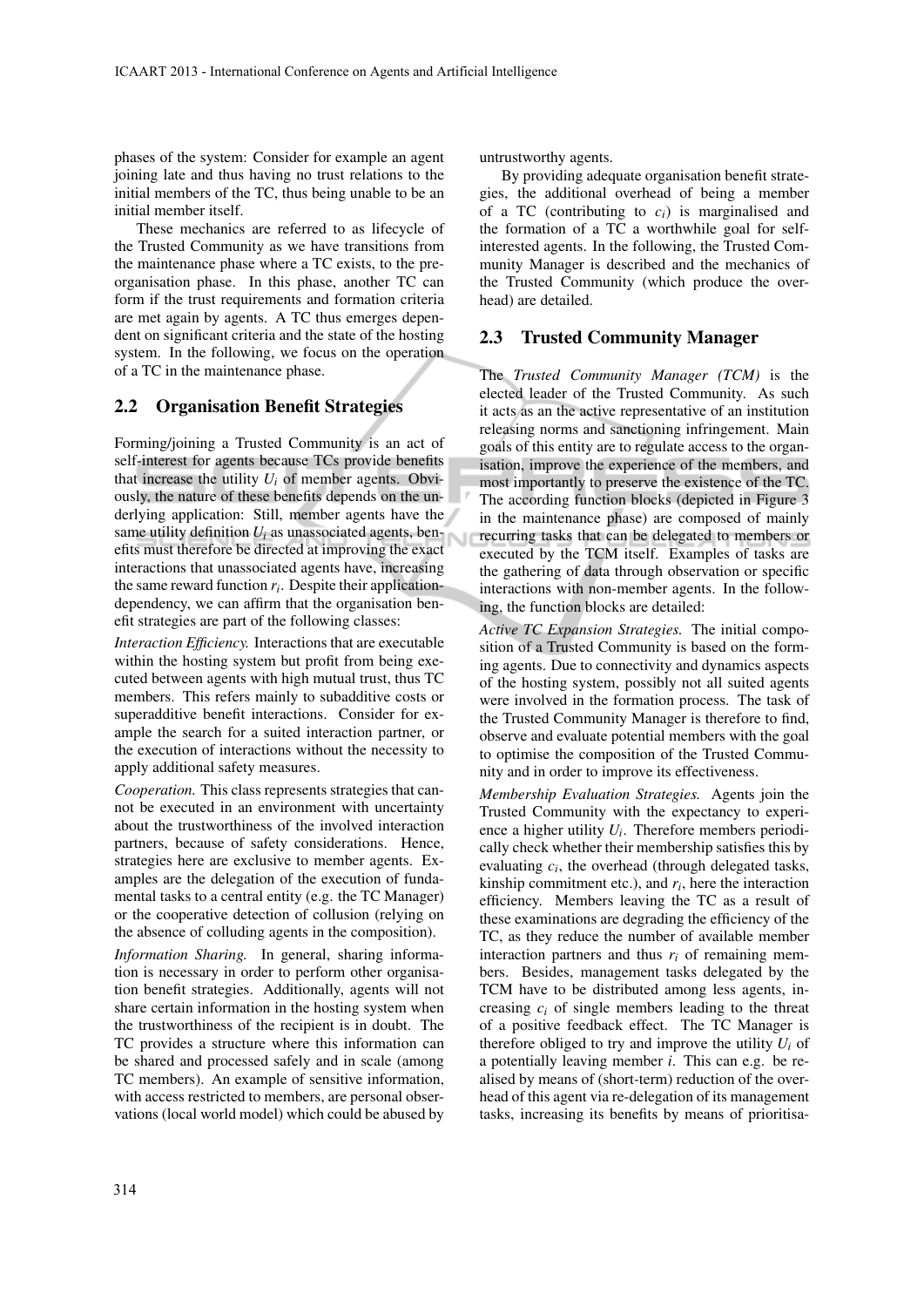tion. However, the TCM needs to balance the costs of preserving the membership of this agent with the additional overhead introduced for other members. The key of this function block is therefore an opportunity cost analysis for under-performing members.

*Member Control Strategies.* This function block regards the necessity to observe and influence the behaviour of member agents. The requirement to observe member behaviour despite their (proven) trustworthiness stems from the fact that we are dealing with self-interested agents and dynamic systems, a combination that can lead to various forms of misconduct. Consider for example agents with a strategy that lets them behave trustworthy until membership in a TC is accomplished, only to start to defect, reaping benefits without committing themselves to any tasks. The TC Manager is given the capability to observe the behaviour of member agents, be it at random, periodically or in case of suspicion. This can be realised by utilising a light-weight version of the reputation mechanism of the hosting system. Again, the overhead of introducing safety measures needs to be carefully balanced in order to preserve the effectiveness of the TC. Finally, when detecting misconduct, the TCM will sanction the agent, the exclusion from the TC being the ultimate form of punishment.

*Task Delegation Strategies.* All function blocks are composed of tasks and the Trusted Community Manager cannot execute all these tasks itself - this would reduce its utility  $U_i$  and imply leaving the TC, introducing a high membership fluctuation and render the TC unmanageable. Consequently, the TCM has to apply a task delegation model with the requirement of fairness, as an unbalanced delegation would lead to under-performing agents and thus to leaving members. Besides being fair, the task delegation needs to be adaptive to short-term relief of single agents as mentioned in the description of the membership evaluation function block. The supervision of task execution is subject to member control strategies.

The Trusted Community Manager is a key element in the Trusted Community concept. On the one hand, it represents a higher-ranking level among the otherwise equal members of the Trusted Community, yet on the other hand, the TCM is just an agent participating in the Trusted Community in order to increase its own utility. This is fundamental to the concept in order to avoid the introduction of an external element with goals that are beyond justification. With regard to the self-interest of the agent being TCM, compensation is necessary for the aforementioned tasks executed by the TCM to balance its  $r_i$  and  $c_i$ . The most general form of compensation is to assign all system interactions that do not aim at managing the TC

(but generate benefit) to other member agents - these agents then act on behalf of their manager. Finally, in consideration of the open nature of the system, a Trusted Community Manager has to be elected anew whenever the current TCM either leaves the Trusted Community (utility considerations) or the system as such. This election is performed analogously to the initial election at formation phase.

#### 3 APPLICATION SCENARIO

In this section we describe how Trusted Communities can be deployed in an exemplary hosting system from the Desktop Grid Computing domain: We assume an open, distributed and volunteer-based Desktop Grid System in the tradition of systems like XtremWeb (Fedak et al., 2001), to which we refer as *Trusted Desktop Grid (TDG)*. The system is designed without central control (p2p) and the applications regarded produce bag-of-task jobs, i.e. they are composed of tasks (work units) that are independent of each other. A system like this is suited for scenarios where most clients run applications that produce grid jobs and thus are in high demand of computing resources. Additionally, we are considering agents that are in charge of the grid client on the machines and make decisions on behalf of their users (especially about resource selection). Due to the open nature of the system, we have to deal with agents that show various types of behaviour (from altruistic to untrustworthy) in order to achieve their self-interested goal of scheduling their own jobs as efficiently as possible. According to the taxonomy of (Choi et al., 2008) and taking the resource perspective, we therefore classify the potentially participating agents of this Desktop Grid System as: egoistic, volatile, distributed over the internet, dynamic, faulty and heterogeneous.

In previous work, for example (Bernard et al., 2011), we have shown that by using a trust and reputation mechanism combined with techniques from Organic Computing, cf. (Müller-Schloer and Schmeck, 2011), we are able to isolate uncooperative agents and minimise their influence on the system performance in systems like this. The result of the isolation process was an implicit Trusted Community (iTC), a loose coupling of interaction partners without global membership function. ITCs, despite being successful, leave room for improvement, as unassociated agents miss essential opportunities to increase their utility, because they have to account for the general uncertainty. By applying the MAS organisation Trusted Community (as detailed in section 2), we plan to account for these opportunities and further raise the util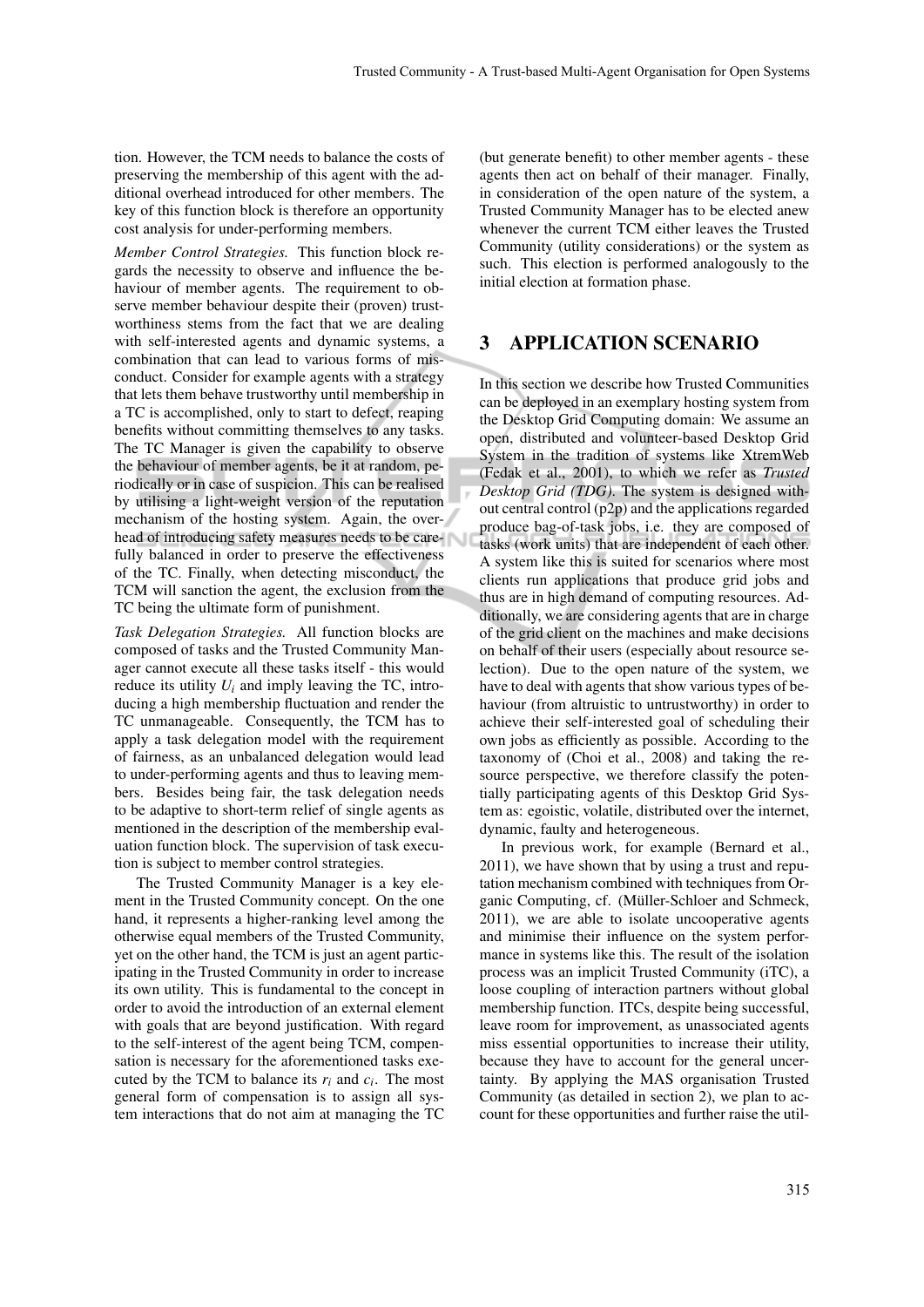ity of the agents by providing them benefits through interaction efficiency, information sharing and cooperation.

To allow for a self-organised formation of a TC in a suited hosting system, we need to define agent utility, formation criteria and organisation benefit strategies. The remaining mechanics (lifecyle, maintenance etc.) of the Trusted Community are generic. In the Trusted Desktop Grid, agents use each others' spare resources to process jobs generated by user applications. Their goal is to schedule single work units on available worker agents (resource selection), such that they minimise the time it takes to receive valid results. This is formalised in Desktop Grid metrics like flow time, makespan and turnaroundtime, cf. for example (Zhou and Lo, 2006). On the other hand, overhead is introduced through communication with other agents and working for other agents, because although a user volunteers its machine, we assume that from the user perspective it is best to receive good performance for own jobs without having to commit resources. A utility function  $U_i$  for the TDG thus incorporates these aspects in *r<sup>i</sup>* and *c<sup>i</sup>* .

Formation criteria for initiating TC formation are drawn from suboptimal agent states. These are for example indicated by a low submit/work-ratio, meaning that an agent has a high overhead due to commitment, or a high average number of communication acts necessary to find a suited worker that accepts own work units. Being a member of a Trusted Community is likely to improve these states, as TCs provide scalability and kinship commitment to members, therefore TC formation is aspired.

Finally, the most fundamental aspects to define when applying TCs are the organisation benefit strategies. Figure 4 depicts these for the TDG Scenario:



Figure 4: Exemplary TDG organisation benefit strategies.

In the TDG, interactions between agents are mainly restricted to the processing of each others' work units, negotiations about the respective terms and the exchange of information necessary for the identification of suited partners (esp. reputation). For TC members these interactions are more efficient because of scalability and kinship commitment. A particular interaction efficiency benefit is that no work

316

unit replication needs to be performed, as all work units can be assigned to members and thus valid results can be expected.

Information to be shared inside a TC is sensitive to trust reasoning. In the TDG, sharing the observed world model or own utility of an agent with untrustworthy agents could be abused by misconducting agents that adapt their strategies accordingly. Consider for example an agent that gets to know the exact resource selection criteria applied by an other agent. A misconducting agent could actively adapt to appear as inappropriate worker in order to avoid being requested to process a work unit and commit its resources.

Unlike interaction efficiency strategies, cooperation strategies provide interaction opportunities not readily executable by unassociated agents in the hosting system. In the Trusted Desktop Grid, centralised scheduling is a good motivation for TCs: Centralised scheduling is generally more effective than decentralised, because fairness and predictability can be incorporated into scheduling strategies more easily. However, centralised scheduling does not scale well and is therefore hardly applicable in an open, unreliable, peer-to-peer environment - in contrast to the size-constrained and trustworthy environment a Trusted Community represents. Additional cooperation opportunities for TC members in the TDG are a shared trust and reputation management (less message overhead, more information) and collusion detection by cooperative observation of untrustworthy agents.

## 4 EVALUATION

We will evaluate the Trusted Community concept in the Trusted Desktop Grid applying the scenariodependent utility function, formation criteria and organisation benefit algorithms presented in the previous section. We will especially focus on showing that in an open Desktop Grid, system states arise in which agents profit from forming a TC. The reward  $r_i$  of utility  $U_i$  of the agents will be composed of standard Desktop Grid metrics like turnaroundtime. We will continue to show that this organisation can be made stable (low member fluctuation) and its composition optimised, by introducing a TC Manager. Especially its overhead balancing and short-time relief of management tasks capabilities are seen as promising candidates for keeping members associated. Our findings will be compared with the application of related organisation paradigms in the same system, providing additional evaluation data as contribution.